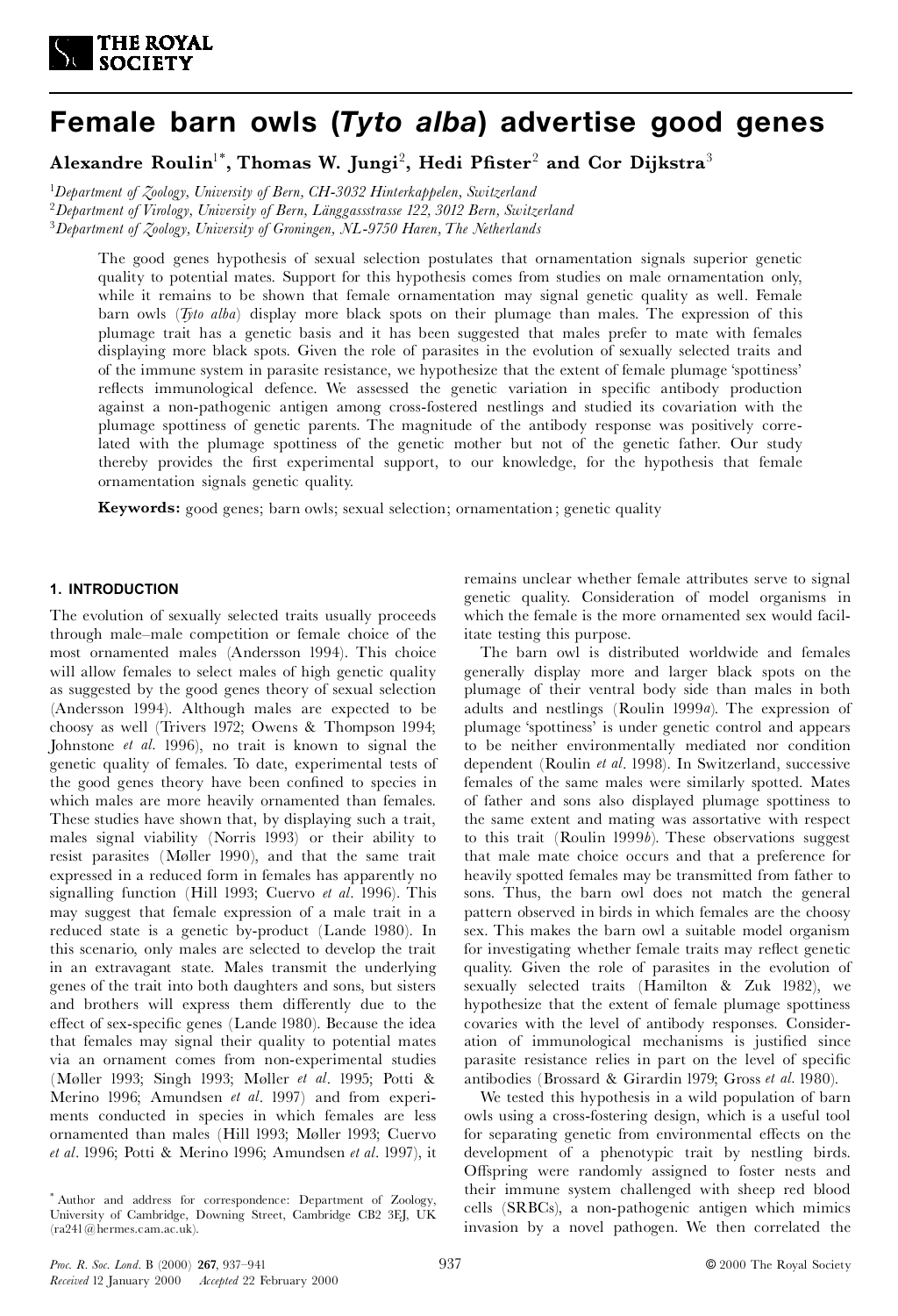magnitude of the specific antibody response towards SRBCs by cross-fostered nestlings to the plumage characteristics of the genetic mother and father.

## **2. MATERIAL AND METHODS**

#### **(a)** *General method*

The study was conducted in 1998 in western Switzerland  $(46°49' N, 06°56' E)$  in an area covering 190 km<sup>2</sup>. We checked nest-boxes regularly to record the breeding parameters and capture adults. Females were differentiated from males by the presence of a brood patch. At the third week of incubation, all females were weighed to the nearest gram and their tarsus length measured to the nearest millimetre. A body condition index was calculated as the residuals of the regression of body mass on tarsus length. One of the authors (A.R.) assessed the surface area of the black spots on the plumages of parents and nestlings. The number of spots was counted within a  $60 \text{ mm} \times 40 \text{ mm}$  frame placed on the breast, belly, flanks and underside of the wing and the diameter of three to 20 spots measured with a caliper to the nearest 0.1mm. The proportion of the plumage surface covered by spots was calculated with the formula  $100 \times \pi \times$  number of spots  $\times$  (mean spot diameter/2)<sup>2</sup>/ 2400. We averaged the values of the two flanks and the same procedure was applied to the two wings. The values found for the four body regions were then averaged. This last value was square-root transformed to normalize the data distributions and referred to as `plumage spottiness'. The repeatability of this method is high (92%) (Roulin 1999*b*). To determine the sex of the nestlings a  $20 \mu l$  blood sample was taken from the brachial vein at 30 days of age. DNA analyses were performed following Roulin *et al.* (1999).

### **(b)** *Cross-fostering*

Barn owl parents do not discriminate between their own and unrelated nestlings (Roulin *etal*. 1999) and, thus, cross-fostering experiments are appropriate for assessing whether the antibody responsiveness of nestlings raised in foster nests towards SRBCs is related to the plumage spottiness of the genetic parents. Between pairs of nests, half of the zero- to five-day-old nestlings were exchanged without altering the brood size.Two to three hatchlings from nest A were brought to nest B and vice versa. Nests A and B are referred to as a 'pair of cross-fostered' nests. We marked the nestlings with non-toxic paint in order to record their identity before they were ringed.We determined the age of the nestlings by measuring their wing lengths (Schönfeld & Girbig 1975).

Our experimental procedure ensured that the analyses of the relationship between nestling immunocompetence and female plumage spottiness were unbiased by brood size, hatching date, size and age when the nestlings were challenged with SRBCs. Indeed, no significant correlation was found between female plumage spottiness and brood size where half of her crossfostered offspring were raised (Spearman correlation,  $r_s = 0.04$ ,  $n = 38$  and  $p = 0.81$ , the mean place of these offspring in the within-brood age hierarchy  $(r<sub>s</sub> = -0.20, n = 38$  and  $p = 0.23)$ , their mean age at the time of SRBC injection (Pearson correlation,  $r = -0.03$ ,  $n = 38$  and  $p = 0.88$ ) and their hatching date  $(r = -0.02, n = 38$  and  $p = 0.91$ ). Differently spotted females also produced offspring which did not differ in their mean condition index which was given by the residuals from the regression of body mass on wing length at the time of injection  $(r = 0.09,$  $n = 38$  and  $p = 0.58$ ). Finally, there was no resemblance in plumage spottiness between genetic and foster mothers

 $(r = -0.03, n = 38$  and  $p = 0.88$ ) and between female and male mates  $(r = -0.11, n = 36$  and  $p = 0.51$ .

## **(c)** *Measurement of antibody response towards SRBCs*

The immune system of nestling birds takes several weeks to mature (Apanius 1998). We therefore injected the nestlings with SRBCs at the latest possible age, i.e. when the oldest nestling of each brood was 40 days, which is two weeks before the first flight. Thus, all nest-mates were injected with SRBCs on the same day and, since nestlings hatch every two to three days, age at injection differed. The nestlings were injected subcutaneously in the neck with 0.1ml of a suspension of SRBCs  $(10\% \text{ v/v in})$ phosphate-buffered saline (PBS), with  $10 \text{ mM}$  phosphate, pH 7.4). We then took five  $100 \mu l$  blood samples of each nestling from the brachial vein on day 0 (i.e. before immunization) and days 3, 8, 13 and 18 after immunization. The blood samples were centrifuged to remove the serum. We froze the serum until later analysis. We assessed antibody titres using an indirect haemagglutination assay. The samples were randomized in 96-well, round-bottomed, microtitre plates. Four microlitres of serum were diluted in  $16 \mu l$  PBS and then  $10 \mu l$  was serially diluted twofold with PBS (dilutions of 1:5, 1:10, 1:20, 1:40, 1:80, 1:160, 1:320 and 1:640). After 30 min of incubation at  $37^{\circ}$ C and  $30 \text{ min at } 4^{\circ} \text{ C}$ , the plates were washed twice with PBS followed by resuspension in  $100 \mu l$  of PBS. Fifty microlitres were then transferred to a new plate and  $50 \mu l$  of 300-fold diluted rabbit anti-barn owl antibodies were added to these wells. The plates were incubated for 2 h at  $37^{\circ}$ C. The agglutination titres were expressed as  $(\log_2 + 1)$  of the reciprocal of the highest dilution showing agglutination. The rabbit anti-barn owl antibodies were prepared by immunizing a rabbit three times with  $150 \mu g$  of ammonium sulphate- (40%) precipitated barn owl serum. The injections were given three weeks apart. The first injection was prepared in Freund's complete adjuvant and the following two in Freund's incomplete adjuvant. The serum of the rabbit was collected 19 days after the last injection.

#### **(d)** *Statistics*

The data were analysed with the JMP statistical package (Sall & Lehman 1996). The statistical tests were two-tailed and  $p$ -values  $\leq 0.05$  were considered as significant. Because the nestlings were not all immunized at the same age, we controlled for this factor in the statistical analyses. The heritability  $(h^2)$  of the plumage spottiness was estimated from twice the slope of the regression of the mean plumage trait of offspring raised in a foster nest on the plumage trait of each genetic parent in turn (Falconer 1989).

#### **3. RESULTS**

#### **(a)** *Variation in antibody response towards SRBCs*

Most of the nestlings mounted a specific antibody response towards the SRBCs (170 out of 175 nestlings). The amounts of specific antibodies progressively increased from prior to immunization (day 0) to 13 days later and then dropped slightly on day 18 (figure 1). Female and male nestlings produced a similar quantity of antibodies (mean antibody levels of same-sex nest-mates at days 0, 3, 8, 13 and 18 after immunization as repeated measure ANOVA with sex as factor,  $F_{1,73} = 0.29$  and  $p = 0.59$ ). Therefore, we did not control for the gender of the nestlings in subsequent analyses.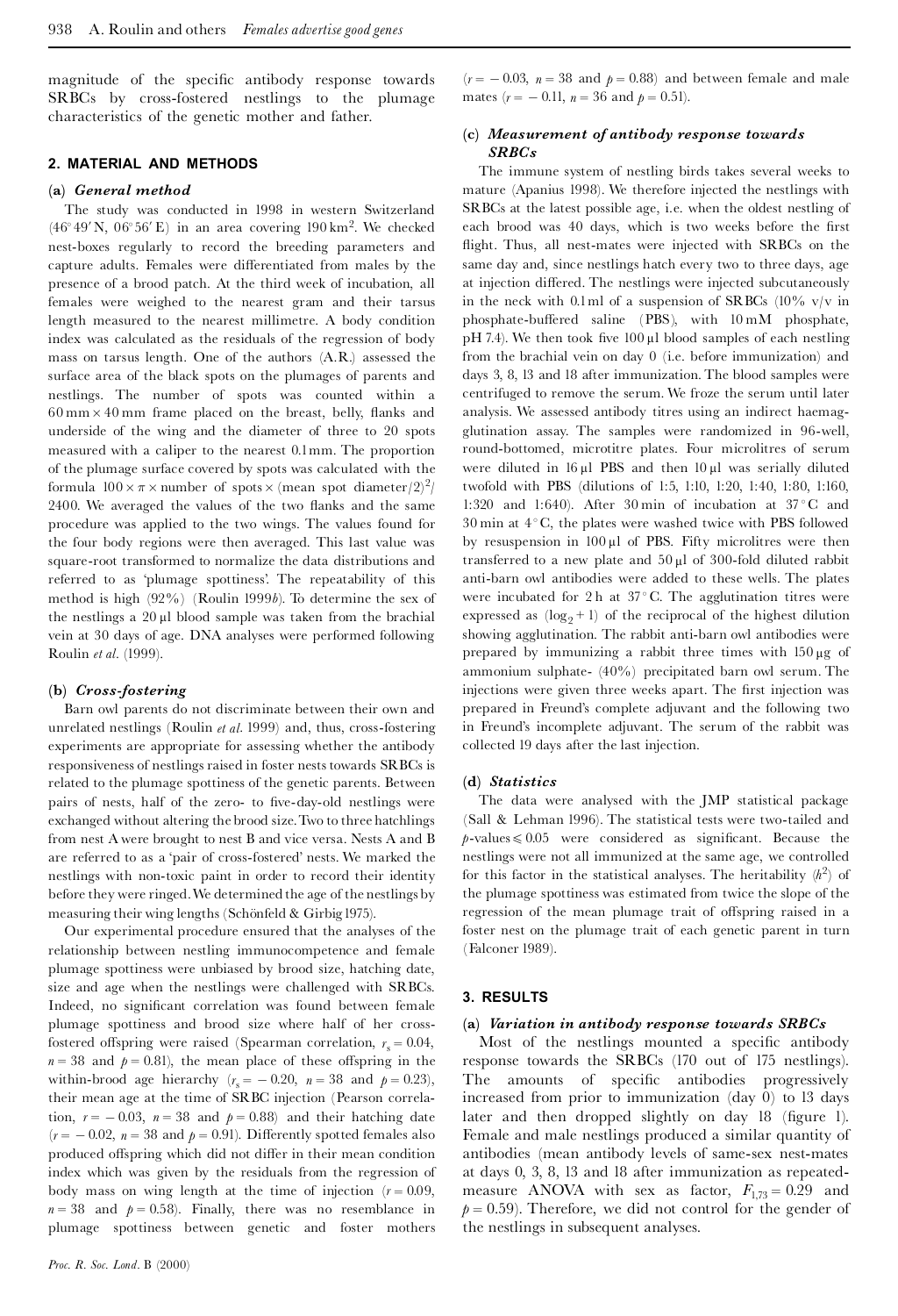

Figure 1. Time-course of the specific antibody response towards SRBCs. The sample size is 175 nestlings. When applying paired *t*-tests the mean level of antibodies differed significantly between two successive measurements except between days 8 and 13 after immunization.

## **(b)** *Covariation between plumage spottiness and antibody response*

The hypothesis that the female plumage spottiness signals the antibody responsiveness of offspring towards an artificial antigenic challenge assumes that both the expression of plumage spottiness and the amounts of specific antibodies produced by nestlings are heritable. These two assumptions were verified. First, the mean plumage spottiness of offspring raised in foster nests was correlated with the plumage spottiness of their genetic parents (mother  $h^2 = 0.66 \pm 0.28$ ,  $F_{1,36} = 5.79$  and  $p = 0.02$ and father  $h^2 = 0.98 \pm 0.26$ ,  $F_{1,34} = 14.22$  and  $p < 0.001$ ). Second, siblings raised in different nests mounted a similar antibody response to the SRBCs (see the nested ANOVA analysis shown in table 1). We did not detect an effect of the nest of origin on the time-course of the  $immunological response$  (origin  $\times$  time interaction from the same previous nested ANOVA, Wilk's  $\lambda$ ,  $F_{76,451} = 1.04$ and  $p = 0.40$ ). Therefore, we considered only the mean peak response at days 8 and 13 post-immunization (figure 1) when investigating the origin-related covariation between the magnitude of the antibody response towards the SRBCs by cross-fostered offspring and the plumage spottiness of parents.

We statistically removed the variance in antibody response due to the pair of cross-foster nests, the rearing environment and the age of the nestlings at the time of immunization from the nested ANOVA (see table 1). The residuals obtained reflect the origin-related effects on mounting an immunological response towards SRBCs. The mean residual antibody response of siblings raised in foster nests was positively correlated to the plumage spottiness of their genetic mother  $(r = 0.36, n = 38$  and plumage spottiness  $(r = 0.19, n = 38$  and  $p = 0.25)$ ,  $p = 0.028$ , but not to that of their genetic father  $(r = -0.15, n = 36$  and  $p = 0.39$ ). Thus, more heavily spotted females had offspring which produced a higher

## Table 1. *Mixed-model nested ANOVA on the level of anti-SRBC antibodies*

(In this model, the term pair of cross-foster nests was the main effect, while the nests of rearing and nests of origin were nested in the main effect as indicated by the parentheses and the age of the nestlings at the time of injection was the covariate. For every individual the five measurements of antibody levels were used in the model as repeated measures.)

| source                                                            | d.f.     |            | <i>F</i> -ratio | <i>b</i> -value  |
|-------------------------------------------------------------------|----------|------------|-----------------|------------------|
| pairs of nests                                                    | 18.      | 117        | 2.53            | 0.0020           |
| nest of rearing (pair of nests)<br>nest of origin (pair of nests) | 19<br>19 | 117<br>117 | 1.19<br>2.43    | 0.0060<br>0.0020 |
| age at the time of injection                                      |          | 117        | 11.99           | 0.0007           |



Figure 2. Relationship between the mean residual levels of anti-SRBC antibodies produced by offspring raised in foster nests and the plumage spottiness of their genetic mother. The residuals were obtained after controlling for the pair of cross-foster nests, the rearing environment and the age of the nestlings at the time of immunization.

quantity of specific antibodies against SRBCs (figure 2). We also assessed whether within nests more spotted nestlings produced more antibodies against the SRBCs. We statistically removed the variance due to the pair of crossfoster nests, the plumage spottiness of the genetic mother and the age of the nestlings at the time of injection from the nested ANOVA. Within nests more spotted nestlings produced non-significantly higher amounts of anti-SRBC antibodies (ANOVA, nestling spottiness  $F_{1,37} = 2.78$  and  $p = 0.10$ ). Since the female body condition measured during incubation was not significantly correlated to their maternal effects may not have inflated the relationship between the immunocompetence of the offspring and plumage characteristics of the genetic mother.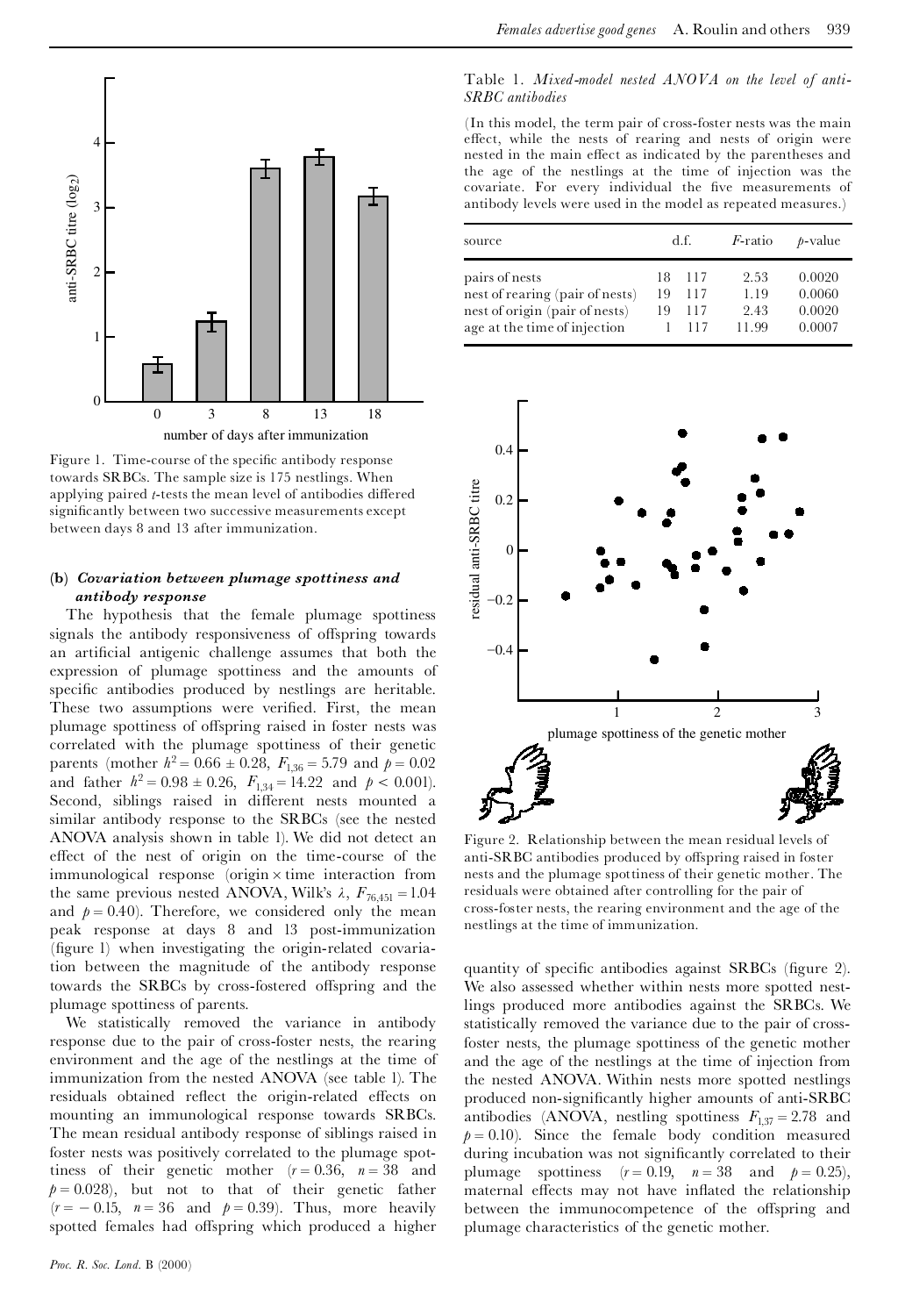# **4. DISCUSSION**

## **(a)** *Genetics of parasite resistance*

Theoretical models of the evolution of parasite virulence and of host-parasite coevolution generally assume that variation in parasite resistance has a genetic basis but few field studies exist to support this assumption (Sorci *et al*. 1997). Cross-fostering experiments in the barn swallow (*Hirundo rustica*) have shown that the intensity of ectoparasite infection of nestlings is partly determined by their origin, suggesting a heritable basis for parasite resistance (Møller 1990). However, the mechanism of parasite resistance remains unclear. The immune system may play an important role because the capacity to resist endo- (Gross *et al*. 1980) and ectoparasites (Brossard & Girardin 1979) is often immunologically mediated. Recent field studies using a cross-fostering design in the barn swallow (Saino *et al*. 1997) and the great tit (*Parus major*) (Brinkhof *et al.* 1999) found that the inflammatory response of nestlings to an injection of phytohaemagglutinin was partly explained by their nest-related origin. This suggests that genetic variance in cell-mediated immunity is maintained in avian populations. In the present study we focused on humoral immunity, i.e. the production of specific antibodies. Antibody responses play an important role in conferring parasite resistance (Brossard & Girardin 1979). For instance, chickens selected for high antibody responsiveness towards SRBCs were better able to resist Newcastle disease and various bacteria including *Escherichia coli* and *Staphylococcus aureus* (Gross *et al*. 1980). Thus, SRBCs can be used to partition the variation in parasite resistance into environmental and genetic components. Genetic variance for antibody production directed against SRBCs has already been demonstrated using selection experiments with domestic fowls (e.g. Gross *et al*. 1980) but, to the best of our knowledge, not in a free-living organism. Our finding that sibling barn owls raised in different nests mounted a similar antibody response against SRBCs therefore provides, to the authors' knowledge, the first experimental support for an origin-related basis in antibody responsiveness towards a specific antigen in a wild animal population.

# **(b)** *Signal of female quality*

In the barn owl, females are more spotted than males (Roulin 1999*a*,*b*) and the observation that more heavily spotted females produced offspring which mounted a higher antibody response towards SRBCs strongly suggests that variation in a female attribute reflects variation in the genetic quality of their offspring. It also confirms the results of an earlier study which concluded that additive genetic variance for plumage spottiness is maintained (Roulin *et al.* 1998). The absence of a significant correlation between the antibody responsiveness of their cross-fostered offspring and the plumage spottiness of the genetic father is difficult to discuss without knowledge of the frequency of extra-pair paternity. In contrast, the finding that female plumage spottiness covaried with antibody responsiveness towards SRBCs is not surprising for three reasons. First, a previous study documented that males may prefer to mate with heavily spotted females and an experiment showed that female plumage spottiness is a stimulus for males (Roulin 1999*b*). Therefore, male barn owls may assess and choose heavily spotted females in order to produce more immunocompetent offspring. Second, an observational study showed that the nests of heavily spotted females were less infested by the blood-sucking £y *Carnus hemapterus* and that those flies were also less fecund (Roulin *et al.* 2000). Third, an experiment also demonstrated that flies had reduced fecundity when feeding on cross-fostered nestlings whose genetic mother was heavily spotted (Roulin *et al.* 2000). Therefore, female plumage spottiness may not only be a heritable signal of immunocompetence, as measured by SRBC antibody responsiveness in the present study, but also a heritable signal of parasite resistance. Since we cannot entirely exclude the possibility that heavily spotted females produced high-quality eggs which improved their antibody response against SRBCs, complementary studies are required in order to assess the exact role of potential maternal effects. Such effects may nevertheless be weak since the female body condition was not correlated with their plumage spottiness. In this context, the barn owl appears to be particularly promising for future studies on signals of parasite resistance displayed by females.

We thank M. Epars and H. Etter for their help with the fieldwork and Guido Meeuwissen for the determination of the sex of the nestlings. M. Brinkhof, S. Daan, P. Heeb and three anon ymous referees provided helpful suggestions on an earlier draft of the manuscript. The experiment was under the authorization of the Service Vétérinaire du Canton de Vaud, no. 1146.

# **REFERENCES**

- Amundsen, T. E., Forsgren, E. & Hansen, L. T. T. 1997 On the function of female ornaments: male bluethroats prefer colourful females. *Proc. R. Soc. Lond.* B **264**, [1579^1586.](http://pinkerton.catchword.com/nw=1/rpsv/0962-8452^28^29264L.1579[aid=31634,csa=0962-8452^26vol=264^26iss=1388^26firstpage=1579])
- Andersson, M. 1994 *Sexual selection.* Princeton University Press.
- Apanius, V. 1998 Ontogeny of immune function. In *Avian growth and development. Evolution within the altricial^precocial spectrum* (ed. J. M. Starck & R. E. Ricklefs), pp. 203^222. Oxford University Press.
- Brinkhof, M. W. G., Heeb, P., Kölliker, M. & Richner, H. 1999 Immunocompetence of nestling great tits in relation to rearing environment and parentage. *Proc. R. Soc. [Lond.](http://pinkerton.catchword.com/nw=1/rpsv/0962-8452^28^29266L.2315[aid=526707,csa=0962-8452^26vol=266^26iss=1435^26firstpage=2315,cw=1,doi=10.1016/0162-3095^2895^2900002-3])* B **266**, [2315^2322.](http://pinkerton.catchword.com/nw=1/rpsv/0962-8452^28^29266L.2315[aid=526707,csa=0962-8452^26vol=266^26iss=1435^26firstpage=2315,cw=1,doi=10.1016/0162-3095^2895^2900002-3])
- Brossard, M. & Girardin, P. 1979 Passive transfer of resistance in rabbits infested with adult *Ixodes ricinus* L.: humoral factors in£uence feeding and egg laying. *Experientia* **35**, [1395^1397.](http://pinkerton.catchword.com/nw=1/rpsv/0014-4754^28^2935L.1395[aid=526708,nlm=499438])
- Cuervo, J. J., de Lope, F. & Møller, A. P. 1996 The function of long tails in female barn swallows (*Hirundo rustica*): an experimental study. *Behav. Ecol*. **7**, [132^136.](http://pinkerton.catchword.com/nw=1/rpsv/1045-2249^28^297L.132[aid=31637,csa=1045-2249^26vol=7^26iss=2^26firstpage=132])
- Falconer, D. S. 1989 *Introduction to quantitative genetics*, 2nd edn. NewYork: Longman.
- Gross, W. B., Siegel, P. B., Hall, R. W., Domermuth, C. H. & Dubois, R. T. 1980 Production and persistence of antibodies in chickens to sheep erythrocytes. II. Resistance to infectious diseases. *Poultry Sci*. **59**, [205^210.](http://pinkerton.catchword.com/nw=1/rpsv/0032-5791^28^2959L.205[aid=526709,nlm=6997852])
- Hamilton, W. D. & Zuk, M. 1982 Heritable true fitness and bright birds: a role for parasites? *Science* **218**, [384^386.](http://pinkerton.catchword.com/nw=1/rpsv/0036-8075^28^29218L.384[aid=19659,csa=0036-8075^26vol=218^26iss=4570^26firstpage=384,nlm=7123238])
- Hill, G. E. 1993 Male mate choice and the evolution of female plumage coloration in the house finch. *Evolution* 47, 1515-1525.
- Johnstone, R. A., Reynolds, J. D. & Deutsch, J. C. 1996 Mutual mate choice and sex differences in choosiness. *[Evolution](http://pinkerton.catchword.com/nw=1/rpsv/0014-3820^28^2950L.1382[aid=30289,csa=0014-3820^26vol=50^26iss=4^26firstpage=1382])* 50, [1382^1391.](http://pinkerton.catchword.com/nw=1/rpsv/0014-3820^28^2950L.1382[aid=30289,csa=0014-3820^26vol=50^26iss=4^26firstpage=1382])
- Lande, R. 1980 Sexual dimorphism, sexual selection, and adaptation in polygenic characters. *Evolution* **34**, 292^305.